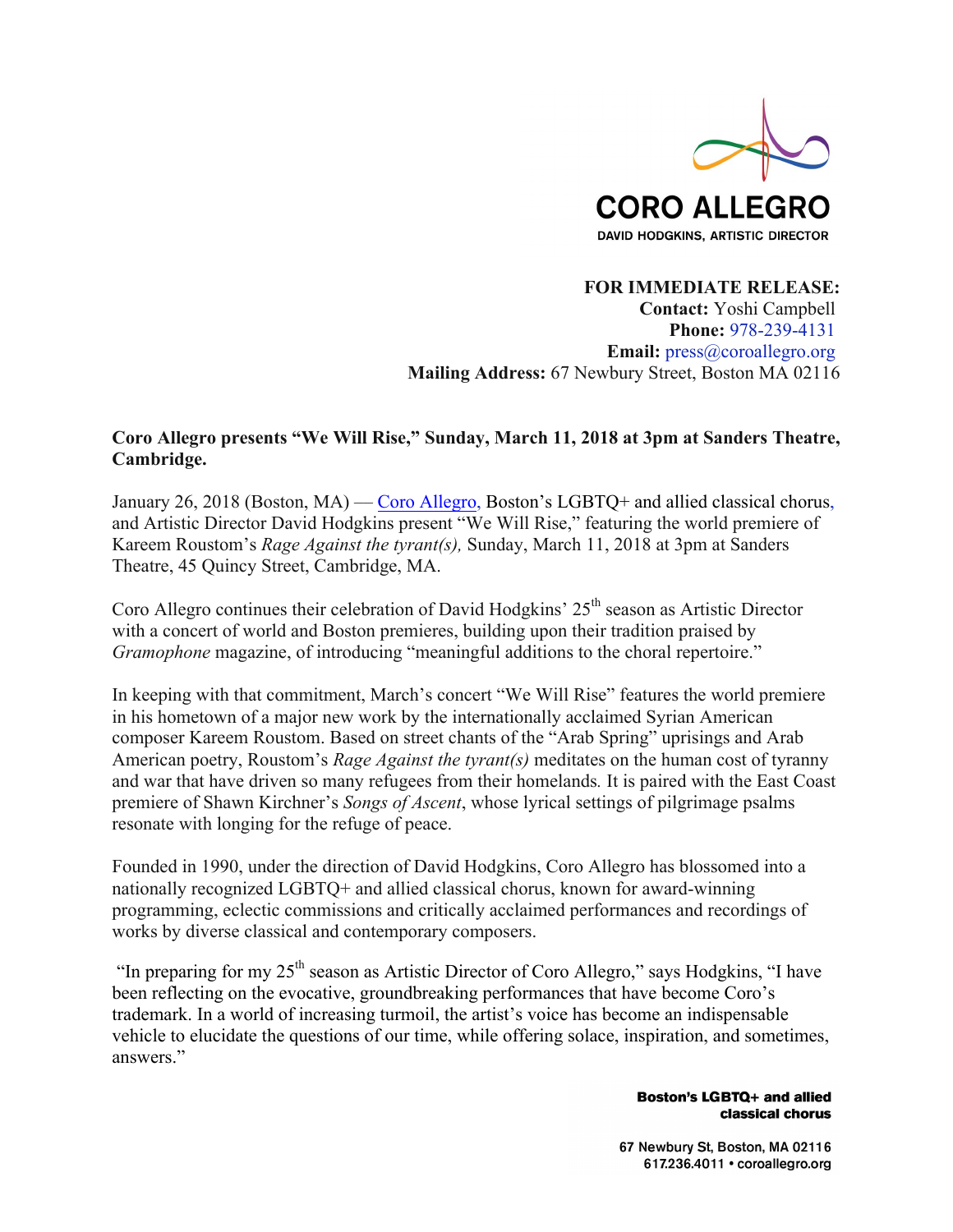"Coro's commitment to tackling cutting-edge issues through compelling music is one of the many aspects of the organization that makes me most proud," says Hodgkins, "I invite you to experience that pride for yourself."

# **Concert Description**

Coro Allegro's March concert, "We Will Rise" opens with the world premiere of *Rage Against the tyrant(s)* by Syrian American composer Kareem Roustom. As Roustom describes, "this is a multi-movement work that meditates on the so called 'Arab Spring' and the resulting consequences. The work is at once specific to the awakening of the Arab populace and the subsequent destruction of cities like Aleppo, but also aims towards the broader and more universal goal of standing witness to tyranny; both foreign and domestic."

The work opens with street chants from the 2011 uprisings in Tunisia, Egypt, Syria, and elsewhere in the Arab world. Their cries for basic human rights should resonate "with all societies that aspire to be pluralistic, democratic, and open," according to Roustom. "It is not at all different from what people were asking for on the streets of Ferguson, Missouri."

Settings of Arab American poets follow: a haunting meditation on the devastation of the endless cycles of war ripping through the Middle East by Iraqi American writer Sinan Antoon, and a list poem by Syrian American poet Mohja Kahf, whose necklace of words evokes the city of Aleppo as it is broken apart. A Syriac liturgical hymn from Syria's Christian minority, describing Christ washing the feet of those who will betray him, seems to ask: after atrocity, is forgiveness possible? The closing poem, by Roustom's brother and fellow Syrian expat Elias Roustom, is a lament for a homeland, "shattered by the unraveling of a stability whose price was a complicit silence towards a criminal regime." For refugees, adds Roustom, "when there is nothing left, the only thing you have to hang onto is love; love still remains, otherwise it is very hard to be human."

The work "calls us to reflect on these things together in ways that only music can do," says Roustom, "For people who share these values, it gives us a moment to consider and really connect the dots that our struggle here in the United States, which is nowhere as bad for us as it is for others, is nonetheless, the same struggle. We have to fight all the time and never take all our rights for granted."

Roustom's music has been praised by *BBC Radio 3* as "among the most distinctive to have emerged from the Middle East," and by *The New York Times* as "propulsive, colorful and immediately appealing." Commissioned for Coro Allegro by members of the chorus, Roustom's *Rage Against the tyrant(s)* is also supported by an Alfred Nash Patterson Grant awarded by Choral Arts New England.

Coro Allegro and Roustom share a rich history of groundbreaking collaboration. In 2012, Coro Allegro won the prestigious Chorus America ASCAP/Alice Parker Award for the world premiere of Roustom's oratorio *Son of Man*, praised by the *Boston Globe* as "stellar … The music… is pitched toward the impassioned, adapting Arabic-derived scales into a rich, heavily perfumed chromaticism, affording both eerie atmosphere and high-impact drama. Moment to moment,

#### **Boston's LGBTQ+ and allied** classical chorus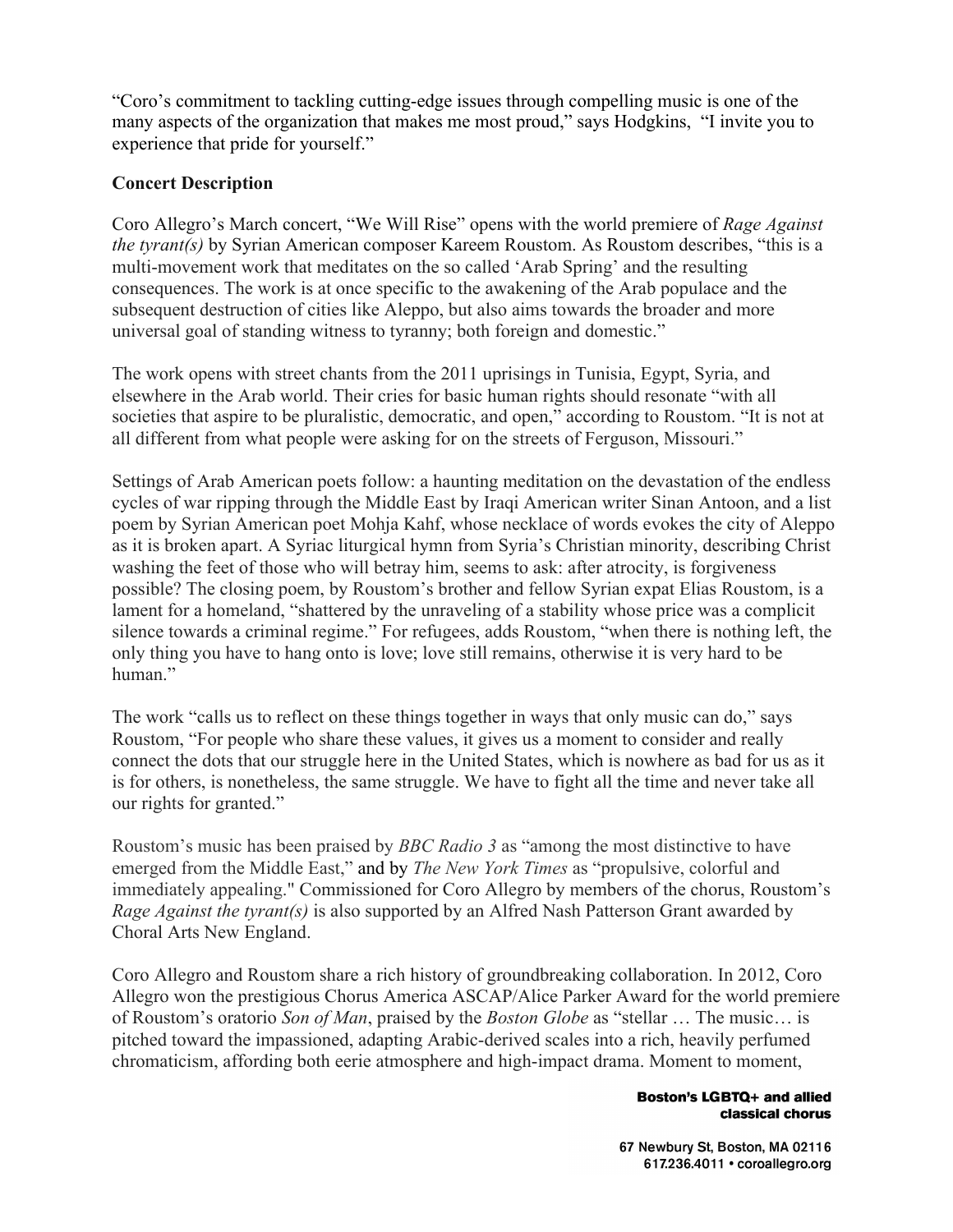[Roustom's] invention is prolific … The performance was excellent. Under conductor David Hodgkins, the combined choruses realized the score's demands with confidence and stamina."

Coro Allegro is also proud to invite audiences to experience the Boston premiere of Los Angeles composer Shawn Kirchner*'s Songs of Ascent,* lyrical settings of pilgrimage psalms once sung on the ascending road to Jerusalem. Born from the joy of singing praise song together, tempered by the consciousness of Jerusalem's history of sectarian strife as "a city of two peoples and three faiths," Kirchner's work celebrates music's rare ability to lift us on occasion "beyond our religious divisions to find peace." Praised for its "enchanting" melodic lines, fugues, and expressive orchestral colors, the ten-movement piece outlines "an arc based on the movement from estrangement to reconciliation, and from anticipation to arrival." Coro Allegro is thrilled to welcome back acclaimed soprano Dana Varga for this piece, along with tenor Jonas Budris and baritone Sumner Thompson.

The 11th annual Daniel Pinkham Award, created by Coro Allegro to recognize outstanding contributors to classical choral music and the LGBTQ+ community, will be presented to Robin Godfrey, Executive Director of the international LGBTQ+ choral organization, GALA Choruses.

### **Concert Details**

**Title:** Coro Allegro presents "We Will Rise" **Date:** Sunday, March 11, 2018, 3:00 p.m. **Location:** Sanders Theatre, 45 Quincy Street, Cambridge

#### **Repertoire:**

Kareem Roustom, *Rage Against the tyrant(s)* [World Premiere]

Shawn Kirchner, *Songs of Ascent* [Boston Premiere] Dana Varga, soprano Jonas Budris, tenor Sumner Thompson, baritone

#### **Ticket Information:**

Tickets to "We Will Rise" are (A) \$65, (B) \$45, and (C) \$25, with 20% off for seniors and students, and a student special ticket for \$15.

Tickets can be purchased online at coroallegro.org or by calling (617) 236-4011.

**Sponsors:** The concert is sponsored by Leigh Smith and supported in part by an Alfred Nash Patterson Grant from Choral Arts New England. Coro Allegro is supported in part by the Boston Cultural Council, a local agency funded by the Massachusetts Cultural Council, administered by the Mayor's Office of Arts and Culture. Additional support provided by the Equality Fund at the Boston Foundation. Coro Allegro is a proud member of ArtsBoston.

> **Boston's LGBTQ+ and allied** classical chorus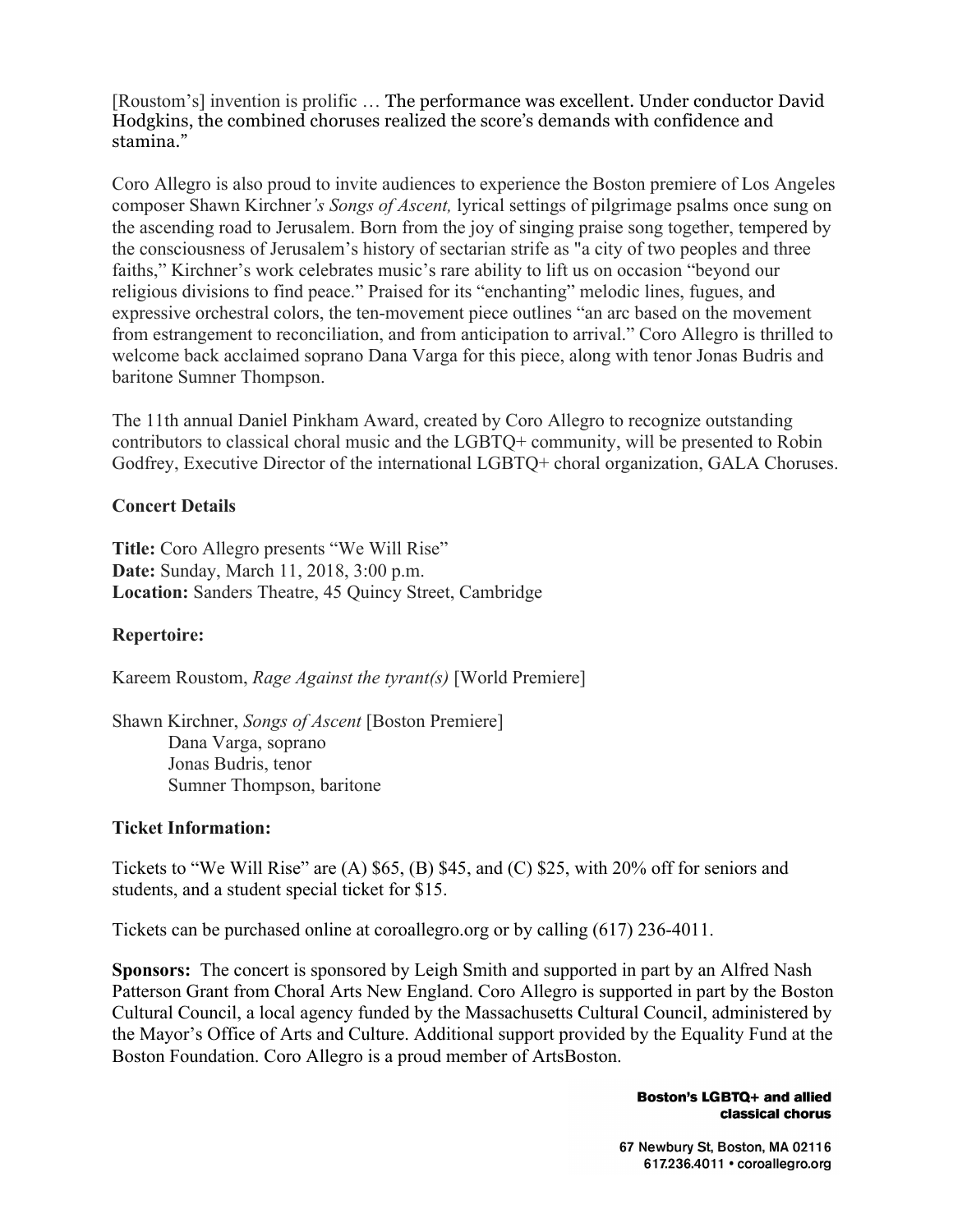# **Artist Profiles:**

# **David Hodgkins, Artistic Director**

Artistic Director David Hodgkins has delighted audiences in the greater Boston area for over 25 years with "creative programs, sung with enthusiasm and tonal beauty" (Ed Tapper, *Bay Windows*). Mr. Hodgkins is the Artistic Director of Coro Allegro in Boston, which *Boston Globe*  critic Michael Manning deemed "one of Boston's most accomplished choruses," Artistic Director of The New England Classical Singers in Andover, Director of Music at the Commonwealth School in Boston, advanced conducting instructor at the Kodály Music Institute, and serves on the advisory boards of The Boston City Singers and the UMass/Amherst Music Department.

Mr. Hodgkins has performed with Coro Allegro at the ACDA and GALA music festivals, served as guest conductor with Chorus Pro Musica, Masterworks Chorale, and Emmanuel Music, and has made numerous festival appearances as guest conductor and clinician. His ensembles have collaborated with the Boston Celebrity Series, Boston Cecilia, Handel and Haydn Society, Pro Arte Chamber Orchestra, The New England String Ensemble, and the Boston Landmarks Orchestra.

Mr. Hodgkins has conducted numerous world and Boston premiere performances of works ranging from Marianne Martinez to Arvo Pärt. Mr. Hodgkins with Coro Allegro received the 2012 Chorus America Alice Parker/ASCAP Award for their collaborative premiere performance of Kareem Roustom's oratorio *Son of Man*, with The United Parish Church of Brookline and Music Director Susan DeSelms, a work commissioned by United Parish. That same year, Mr. Hodgkins with Coro Allegro released the critically acclaimed CDs *Awakenings* and *In Paradisum* on the Navona label, which feature contemporary composers Robert Stern, Ronald Perera, and Patricia Van Ness and soloists Sanford Sylvan and Ruth Cunningham.

Mr. Hodgkins has been featured in Choral Director Magazine, The Voice of Chorus America, UMass Amherst Magazine, and Haverhill Life. He has served as producer for three awardwinning CDs by La Donna Musicale, Laury Gutiérrez, Artistic Director, In the Style of... for Terry Everson, trumpet, and Shiela Kibbe, piano on Albany Records, and a CD of trumpet concerti for the Boston University Wind Ensemble and Terry Everson, directed by David Martins.

Mr. Hodgkins received his Bachelor of Music in voice, piano, and harpsichord from UMass/Amherst, a Masters in Choral Conducting from Temple University, and fellowships in choral and orchestral conducting at the Aspen and Sandpoint music festivals. His mentors include Wayne Abercrombie, Fiora Contino, Alan Harler, James Roth, Gunther Schuller, and Paul Vermel. Mr. Hodgkins has served on the faculties of the New England Conservatory, UMass/Amherst, Temple University, and Clark University.

### **Kareem Roustom, Composer**

Syrian-American Kareem Roustom (b. 1971) is an Emmy-nominated composer whose genre crossing collaborations include music commissioned for the Kronos Quartet, conductor Daniel Barenboim & the West-Eastern Divan Orchestra, and others. Roustom's music has been

> **Boston's LGBTQ+ and allied** classical chorus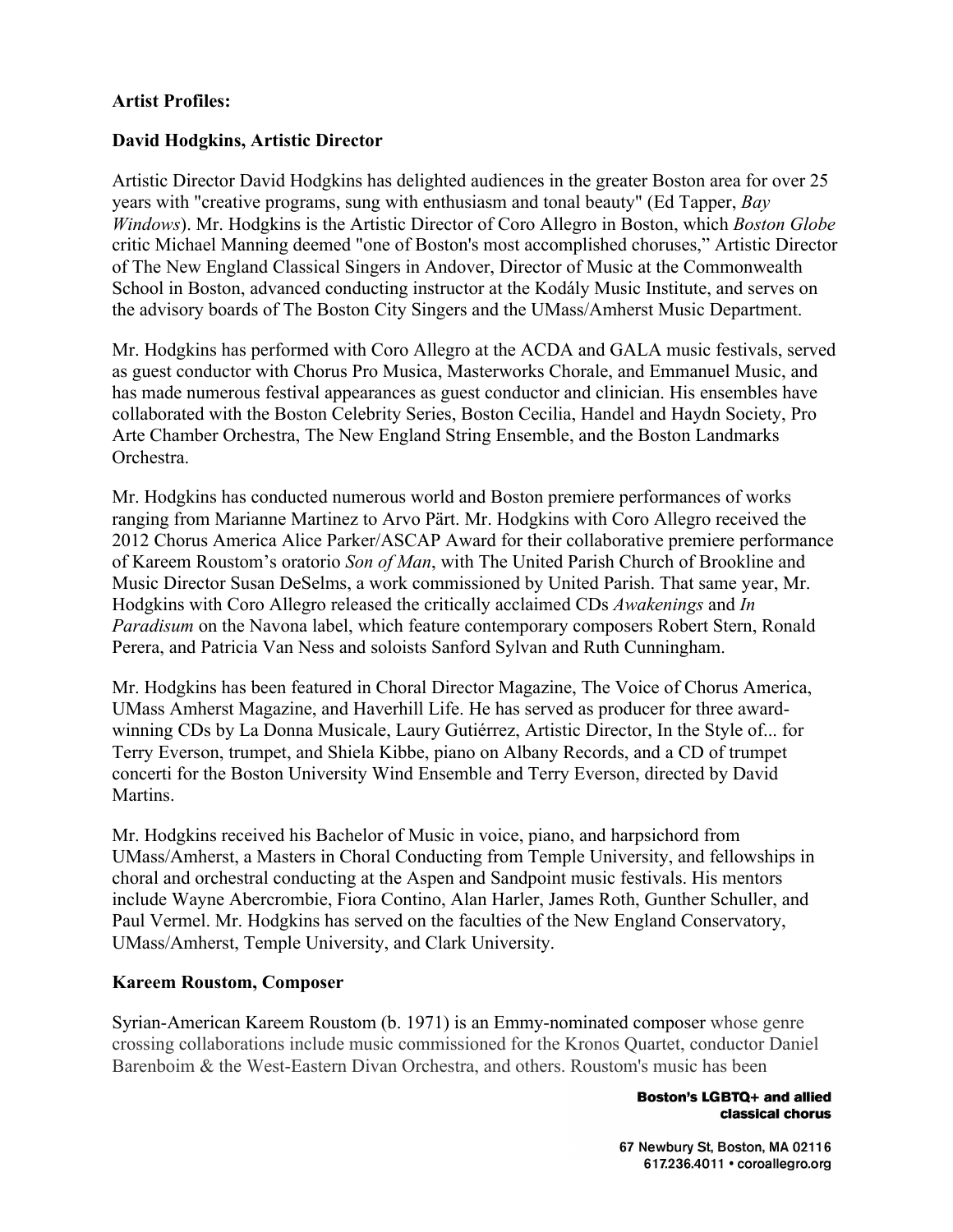performed by the Pittsburgh Symphony, the Philadelphia Orchestra, Grand Tetons Music Festival Orchestra (Jackson Hole, WY), the Grant Park Festival Orchestra (Chicago), the Boston Landmarks Orchestra, the Boston Children's Chours, and at the BBC Proms, the Salzburg Festival, the Lucerne Festivals, the Verbier Festival, the Pierre Boulez Saal in Berlin, the Teatro Colon in Buenos Aires, and from the Far East to the Near East. *The Chicago Tribune* wrote that Roustom is "a gifted and accomplished artist…one of the most prominent active Arab-American composers," *BBC Radio 3* described Roustom's music as "among the most distinctive to have emerged from the Middle East", and *The New York Times* described it as "propulsive, colorful and immediately appealing." *The Guardian* (London) wrote that Roustom's *Ramal* for orchestra is "arrestingly quirky and postmodern…music with lots of personality." In addition to his numerous independent film scores Roustom has collaborated with pop-artists such as Shakira, Beyonce, Tina Turner and others. Upcoming projects include the world-premiere recording of his *Clarinet Concerto: Adrift on the Wine-Dark Sea* with the Deutsches Symphony Orchestra (Berlin). Roustom holds the position of Professor of the Practice at Tufts University's department of music. For more information please visit www.kr-music.com

# **Shawn Kirchner, Composer**

Shawn Kirchner (b. 1970) is a composer and songwriter active in the musical circles of Los Angeles whose choral works are performed throughout the world. In 2012, he was appointed Swan Family Composer in Residence of the Los Angeles Master Chorale. His threeyear term was marked by the premieres of *Plath Songs* (2013), *Inscapes* (2014), and *Songs of Ascent* (2015). The Los Angeles Master Chorale has often presented Kirchner's choral works in concerts at LA's Walt Disney Concert Hall, and first commissioned him in 2007 to write *Tu voz*, a setting of a Pablo Neruda sonnet*.* Other LAMC commissions include *Memorare* (2009) and *Behold New Joy: Ancient Carols of Christmas* (2011). The Master Chorale's final concert of the 2009/2010 season featured the world premiere of his "bluegrass triptych," *Heavenly Home: Three American Songs,* which received praise in the LA Times as "effectively" written works of "sophistication." He is best known world-wide for his setting of the Kenyan song *Wana Baraka,* which was featured in a performance by the Nairobi Chamber Choir in Diamond Jubilee celebration for Her Majesty Elizabeth II at Windsor Castle in 2012. Kirchner's pieces are published by Boosey & Hawkes, Oxford University Press, Santa Barbara Music Publishing, and Shawn Kirchner Publishing.

In addition to composing, songwriting has become a career focus for Kirchner in recent years. His songs combine emotional warmth with carefully crafted lyrics, and are written in a range of styles including bluegrass, folk, country, gospel and jazz. Kirchner's bluegrass and country songs can be heard on the CD *Meet Me on the Mountain*, and his original jazz tunes are featured in club and concert performances of the Shawn Kirchner Quartet.

Kirchner also maintains an active performing career as a singer and pianist. A tenor with the Los Angeles Master Chorale, he sings regularly with the Chorale and the Los Angeles Philharmonic at Disney Hall and at the Hollywood Bowl in collaborations with the world's leading conductors and composers. In 2013, he was part of the LA Philharmonic's tour to London, Lucerne, Paris, and New York that presented John Adams' staged oratorio "The Gospel According to the Other Mary," conducted by Gustavo Dudamel and directed by Peter Sellars. Under the Master

#### **Boston's LGBTQ+ and allied** classical chorus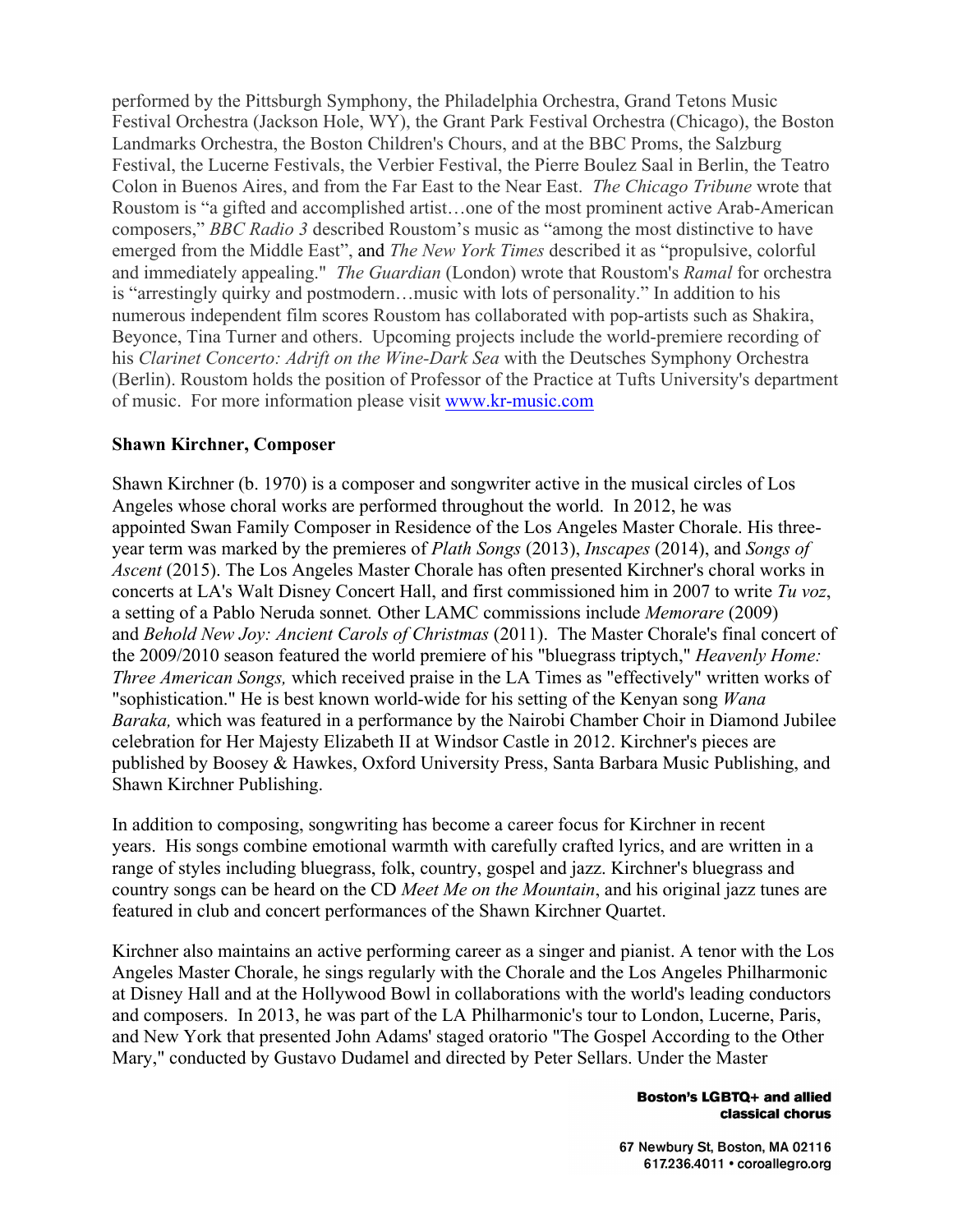Chorale's music director Grant Gershon, he has sung in several Steve Reich projects, including two recordings for Nonesuch Records and a performance at Lincoln Center in honor of the composer's 70th birthday. Kirchner's solo work with the Master Chorale include singing in a small ensemble with Meredith Monk, as well as solo work in Ariel Ramirez' *Missa Criolla,* Arvo Part's *Miserere* and Perotin's *Sederunt principes.* Kirchner's work as a pianist includes many appearances with the Master Chorale at Disney Hall and on tour as well as freelance work in recitals, concerts, and studio sessions. Before moving to the Los Angeles area, he was a vocal coach/pianist in Chicago, and played for Neil Rosenshein's studio at the Lyric Opera's Center for American Artists. Initially trained in classical music, his improvisational skills now encompass many styles.

Kirchner's growing list of TV/Film credits includes his work as music director/arranger for the 2004 CBS Christmas Eve special *Enter the Light of Life*, and his singing on more than two dozen recent feature film soundtracks, including *Avatar, Frozen, The Lorax, Horton Hears a Who, X-Men Origins: Wolverine, X-Men: First Class, Lady in the Water,* and *License to Wed.*

Long active as a church musician, Kirchner is pianist/organist/composer-in-residence at the La Verne Church of the Brethren in La Verne, CA where he shares music leadership of a thriving program with fellow LA Master Chorale singer, conductor, and music educator, Nike St. Clair. He has served as music coordinator for several National Youth Conferences as well as providing leadership for many other Church of the Brethren national and regional events.

Kirchner was raised with his triplet brother and sister in Cedar Falls, Iowa. His principal piano teachers were Joan Smalley and George Katz, and Susan Beasley and Graeme Cowen were his mentors in choral music. He studied at Manchester College, where he earned a BA in Peace Studies under Kenneth Brown, and was mentored in songwriting by the poet/songwriter Steve Kinzie. He spent his junior year abroad, studying Chinese language, literature, history and music at the Dalian Foreign Language Institute in Dalian, China. He earned an MA in Choral Conducting from the University of Iowa, where he studied with William Hatcher and Richard Bloesch. In recent years, Kirchner has been mentored in choral arranging and music philosophy by Alice Parker.

### **Dana Varga, Soprano**

Praised for her "stunning voice", soprano Dana Lynne Varga was the first place winner in the 2016 Classical Singer National Vocal Competition. Dana continues to amass accolades for her numerous operatic roles that include Musetta in *La bohéme*, Fiordiligi in *Cosi fan tutte*, Anna Maurrant in *Street Scene*, Rosalinda in *Die Fledermaus*, Micaëla in *Carmen*, Alcina in *Alcina*, Hanna Glawari in *The Merry Widow*, First Lady in *The Magic Flute* and Giannetta (/Adina cover) in *L'elisir d'amore*, the latter performed at the prestigious Caramoor Festival in New York. Ms. Varga sings regularly with Boston Lyric Opera, and has performed with Opera Boston, Connecticut Lyric Opera, the Aldeburgh (Britten-Pears) Festival, PORTopera, Boston Opera Collaborative, PANopera, Commonwealth Opera and Boston Baroque, amongst others.

An avid concert soloist, highlights of Dana Varga's recent concert and oratorio performances include the Beethoven *Mass in C* in Tanglewood's Ozawa Hall, the Dvořák *Te Deum* in NEC's

> **Boston's LGBTQ+ and allied** classical chorus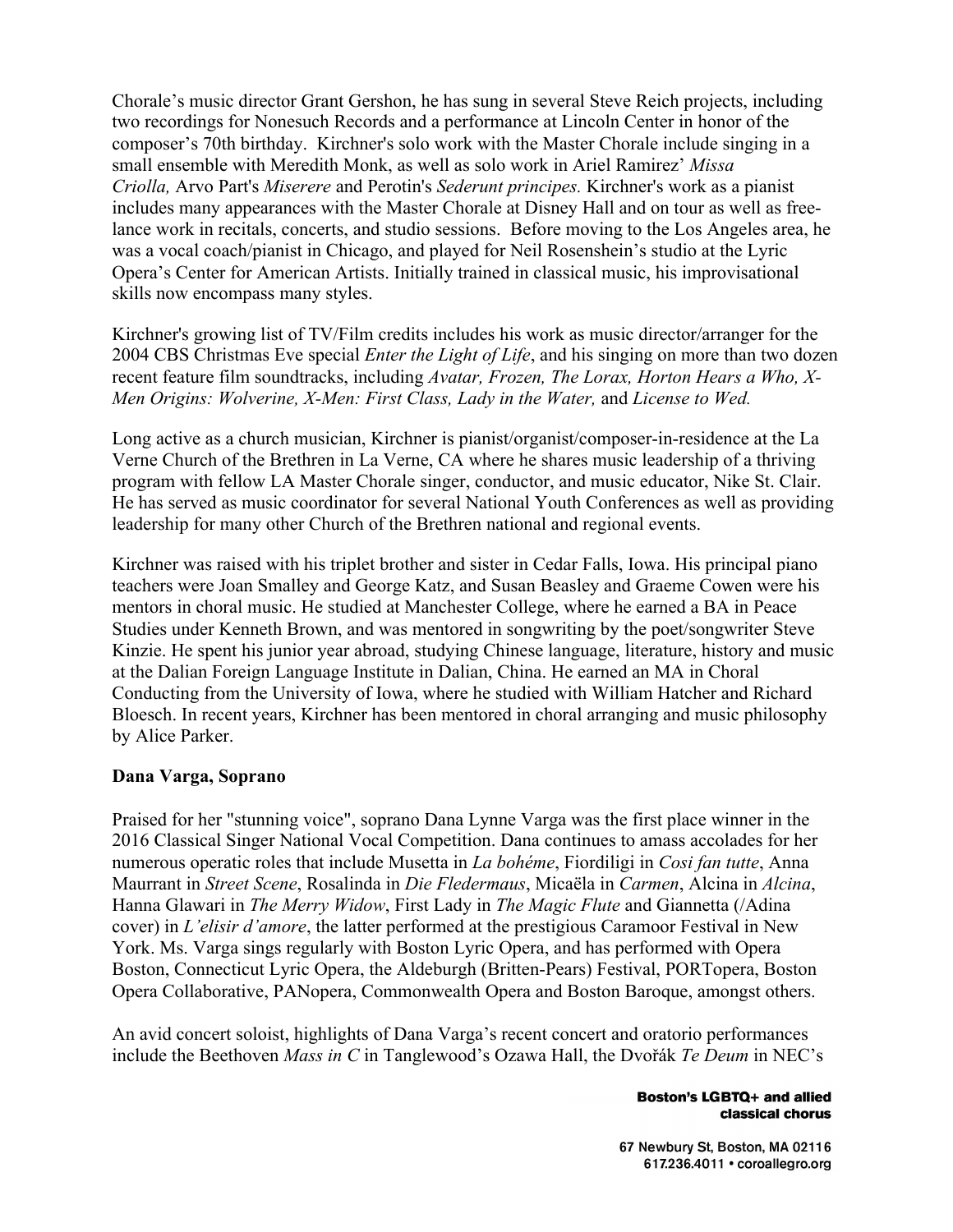Jordan Hall, the Fauré *Requiem* and Neilsen's *Symphony No. 3* with the Springfield Symphony, Handel's *Messiah* and the Bach *B Minor Mass* with the Rhode Island Civic Chorale and Orchestra and Dubois' *Seven Last Words* with Coro Allegro. She has performed the Vaughan Williams' *Sea Symphony* and *Dona Nobis Pacem* as well as the Brahms *Requiem* with the Metropolitan Chorale, Beethoven's *Mass in C* and Handel's *Israel in Egypt* with the Newton Choral Society, the Vivaldi *Gloria* and Handel's *Messiah* with the New England Classical Singers and the Bach *Magnificat*, Mozart *Requiem* and Mendelssohn *St. Paul* with the Choral Art Society.

In addition to her recent Classical Singer Competition win, Dana won second place in the 2016 Rochester Oratorio Society Classical Idol Competition and was a semifinalist in the 2016 Oratorio Society of New York Competition. She was awarded the 2012 St. Botolph Emerging Artist Grant for excellence in music. Dana was a finalist in the lieder division of the 2009 Liederkranz Competition and winner of the Arlington Philharmonic Competition, and was among the winners in the Boston Regional Auditions of the Metropolitan National Council Auditions. She won first place in the National Association of Teachers of Singing Competition, Boston, in both 2004 and 2005. Dana has attended several young artist programs including the Caramoor Bel Canto Young Artists Program, PORTopera Emerging Artists Program, the Britten-Pears Young Artist Programme, and the Brevard Music Center/Janiec Opera Company.

Recent engagements include the solos in Bach's *Christmas Oratorio* with the Rhode Island Civic Chorale and Orchestra and Schubert's *Mirjam Siegesgesang* with the Commonwealth Chorale, as well as professional ensemble in Stravinsky's *The Rake's Progress* with Boston Lyric Opera.

# **Jonas Burdis, Tenor**

Tenor Jonas Budris is a versatile soloist and ensemble musician, engaging new works and early music with equal passion.

He is a featured soloist in Boston Baroque's Grammy-nominated recording of Monteverdi's opera *Il ritorno d'Ulisse in patria*. He appears frequently in concert with the Handel and Haydn Society as a soloist and choral singer. Mr. Budris also performs in more intimate musical settings; he particularly enjoys singing with such groups as Blue Heron, Cut Circle, Spire, and the Skylark Vocal Ensemble.

Mr. Budris is a Lorraine Hunt Lieberson Felllow at Emmanuel Music, where he performs regularly in the Bach Cantata and evening concert series.

On the opera stage, he has performed principal and supporting roles with numerous musical organizations, including Opera Boston, OperaHub, Guerilla Opera, and Odyssey Opera, originating such roles as John in Giver of Light and the title role of Chrononhotonthologos.

Originally from Martha's Vineyard, Mr. Budris holds a degree in Environmental Sciences & Engineering from Harvard College.

> **Boston's LGBTQ+ and allied** classical chorus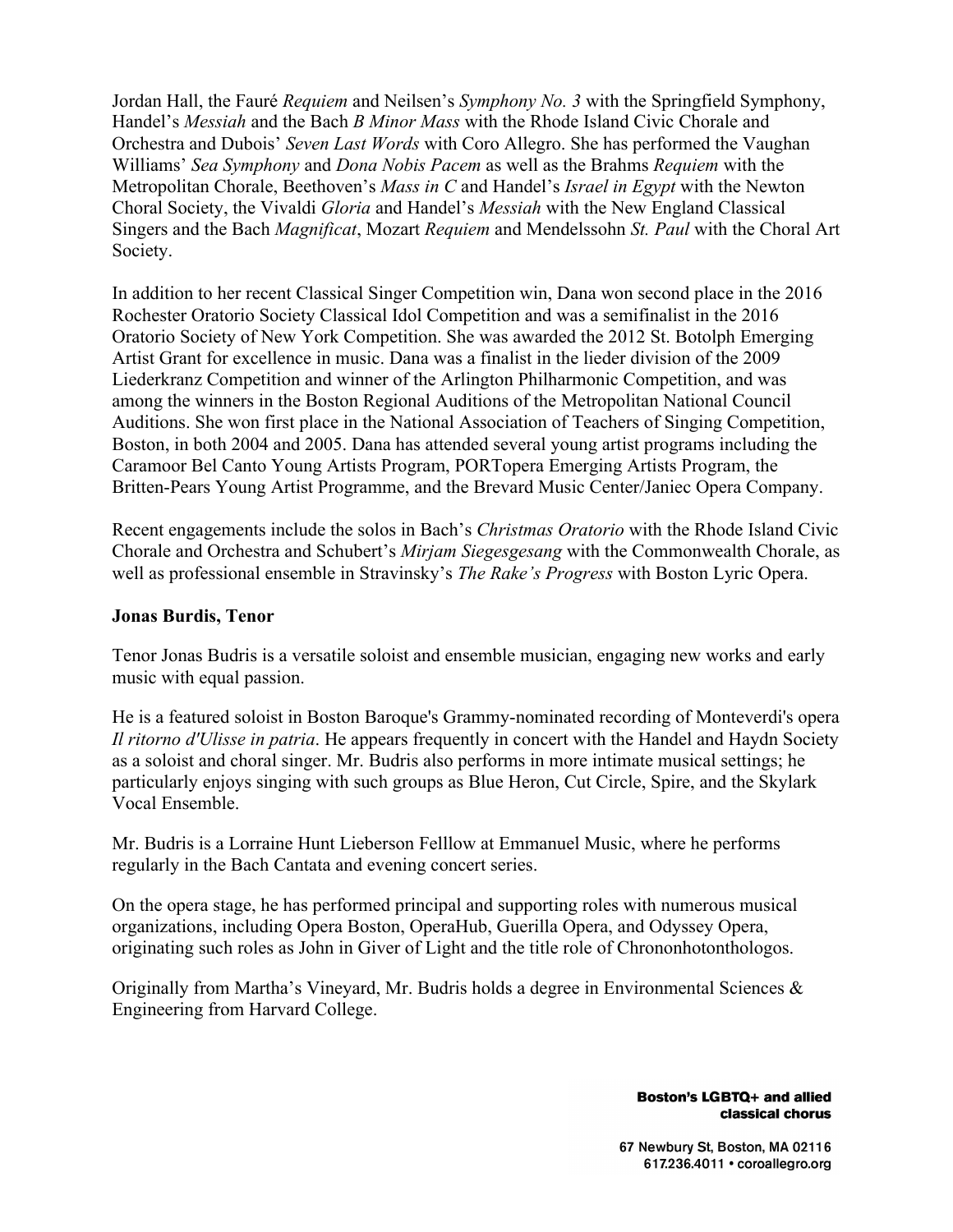# **Sumner Thompson, Baritone**

Baritone Sumner Thompson has been hailed as "the real thing" (*Cleveland Plain Dealer*) and praised for his "elegant style" (*Boston Globe*). He has appeared on operatic stages from Boston to Copenhagen, including the Boston Early Music Festival's productions of Conradi's *Ariadne* and Lully's *Psyché* and in the title role of Monteverdi's *L'Orfeo* with Contemporary Opera Denmark. He has performed as a concert soloist with many leading ensembles, including the Handel and Haydn Society, Britten-Pears Orchestra, the National Symphony, the Boston Early Music Festival, Apollo's Fire, Pacific Baroque Orchestra, Les Boréades de Montréal, Mercury Baroque, Les Voix Baroques, Boston Baroque, and Tafelmusik. A noted recitalist, Mr. Thompson has sung in Stuttgart, Amsterdam, Regensburg, and at London's famed Wigmore Hall.

Recent engagements included Handel's *Messiah* with the Handel and Haydn Society (recorded on the CORO label), Bach's *St. John Passion* with Orchestra Iowa and Switzerland's Gli Angeli Genève, and a return to Early Music Vancouver's summer festival with Les Voix Baroques. Thompson can also be heard on the Boston Early Music Festival's Grammy-nominated recording of Lully's *Psyché* on the CPO label and with Les Voix Baroques on the ATMA label.

# **Robin Godfrey, Pinkham Award Recipient**

Robin Godrey has served as the Executive Director of G,ALA Choruses, an international organization of LGBTQ+ choruses representing over 10,000 singers and 190 member choruses from North America, Europe, South America, Africa, and Australia since 2007. Major achievements during her tenure at GALA have included the redesign of the quadrennial festival to expand delegate performance opportunities and allow member choruses to present more of their most innovative work at the event, the introduction of the 411 consulting program which provides access to experienced arts organization consultants as a benefit of membership and expansion of the programs for the support of queer youth.

Godfrey's 25 years of experience in accounting and finance was primarily in the electric power and related industries prior to beginning her work in arts management with the Renaissance City Choirs in 2002. She also serves as president of the board of Dreams of Hope – a Pittsburgh queer youth arts organization. Robin maintains a private accounting practice and resides in Pittsburgh with her golden retriever, Kelsey.

### **About Coro Allegro**

Now entering its second quarter century, Coro Allegro is Boston's LGBTQ+ and allied classical chorus. In 1991, David Cutler founded a Gay and Lesbian choir with a dual purpose - to build bridges between disparate communities while striving for the highest of artistic standards. From this Coro Allegro was born.

Under the baton of David Hodgkins, who celebrates his 25th anniversary as Artistic Director this season, Coro Allegro has blossomed into a nationally recognized LGBTQ+ and allied classical

> **Boston's LGBTQ+ and allied** classical chorus